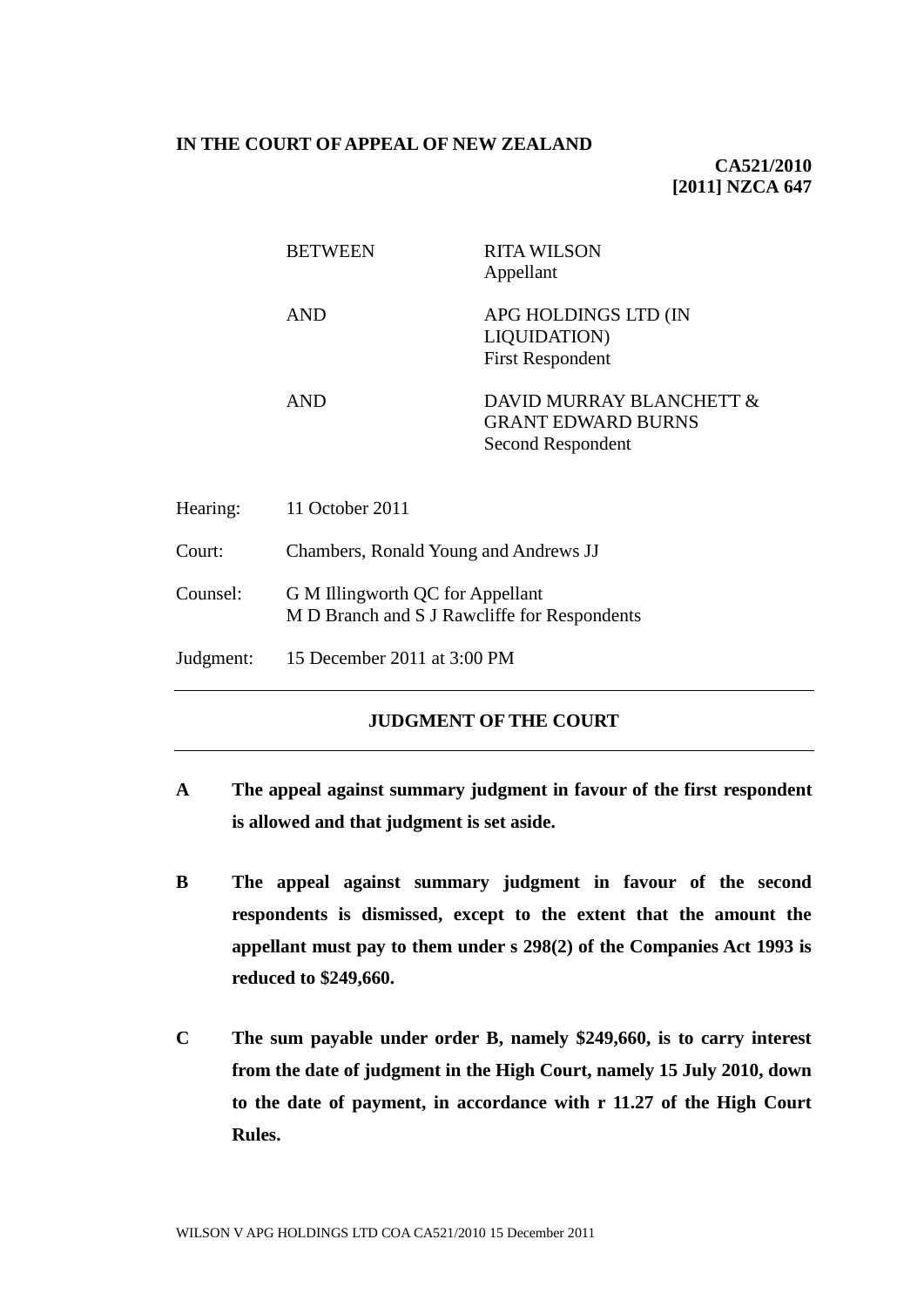- **D The proceeding is remitted to the High Court for determination at trial of:**
	- **(a) whether the appellant owes more to the second respondents under the second (now, sole remaining) cause of action;**
	- **(b) what interest is payable (if any) in addition to that payable under order C; and**
	- **(c) costs in that Court.**
- **E The appellant must pay the second respondents costs for a standard appeal on a Band A basis and usual disbursements. The allowance for item 12 in Schedule 2 of the Court of Appeal (Civil) Rules 2005 is increased from 3.0 days to 3.5 days.**

### **REASONS OF THE COURT**

\_\_\_\_\_\_\_\_\_\_\_\_\_\_\_\_\_\_\_\_\_\_\_\_\_\_\_\_\_\_\_\_\_\_\_\_\_\_\_\_\_\_\_\_\_\_\_\_\_\_\_\_\_\_\_\_\_\_\_\_\_\_\_\_\_\_\_\_

(Given by Ronald Young J)

# **Introduction**

[1] The first respondent, APG Holdings Ltd, is in liquidation. The liquidators and APG brought summary judgment proceedings in the High Court against the appellant, Rita Wilson, seeking repayment of \$1,081,097.53 which they said had been paid by APG to her between March 2004 and July 2006.

[2] APG claimed that its money was advanced to Mrs Wilson repayable on demand (demand having been made). In the alternative, the liquidators claimed the payments were caught by s 298(2) of the Companies Act 1993.

[3] Mr Terry Wilson, Mrs Wilson's husband, was a director of APG from July 2004. The sole shareholder of APG was Capital Events Holdings Ltd.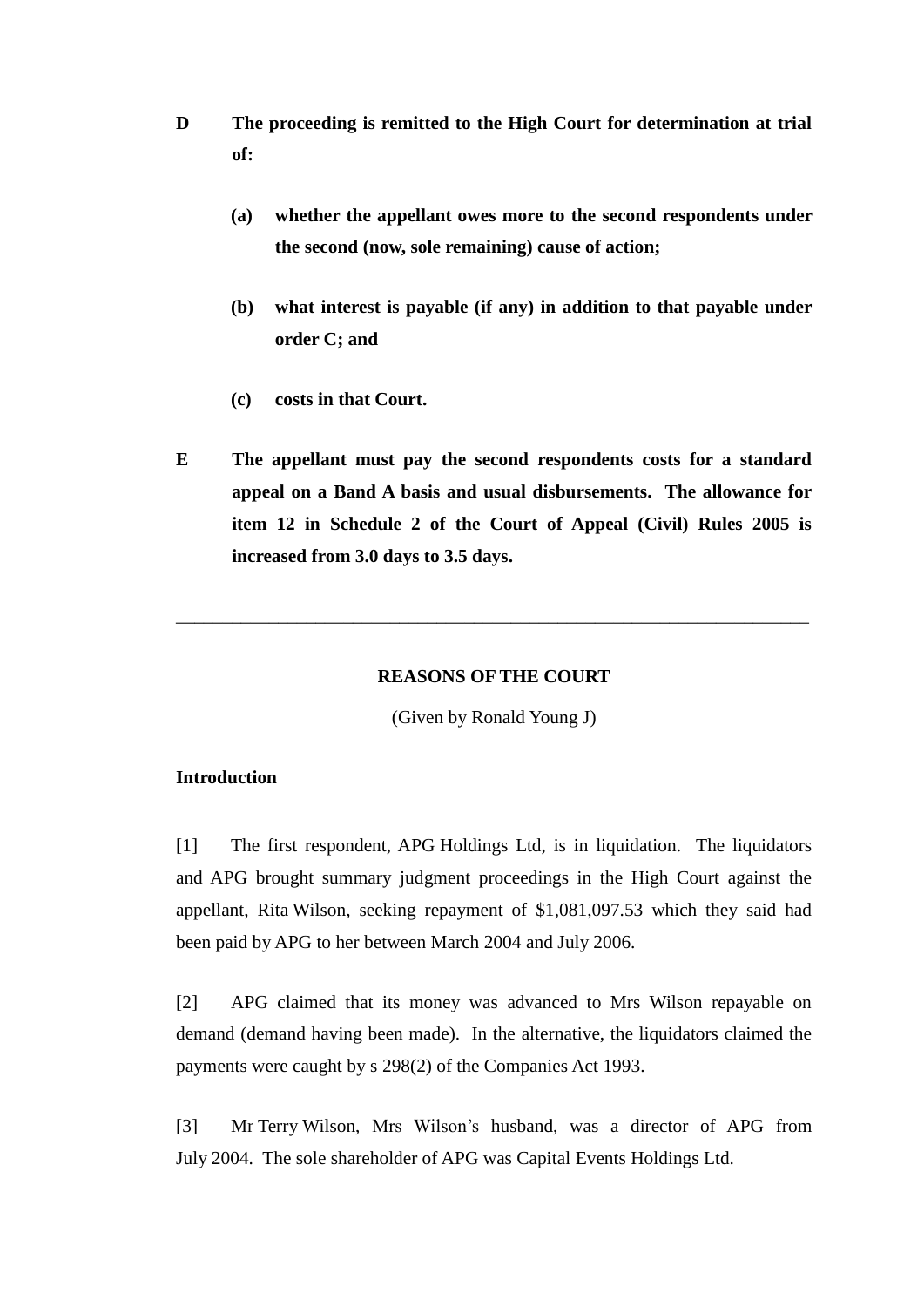[4] Mrs Wilson's response to the claims was that she understood the payments made to her were her husband's drawings or his salary from APG. She said she had not borrowed any money from APG and the circumstances were not covered by s 298 of the Companies Act..

[5] In his decision granting summary judgment Associate Judge Bell said that the payments made by APG were not Mr Wilson's salary.<sup>1</sup> He considered that the requirements of s 298 had been established and therefore the payments by APG to Mrs Wilson should be repaid to the liquidators. However, he concluded that Mrs Wilson might be able to establish at trial that payments made by Mr Wilson to APG should be taken into account in assessing the amount of her liability by way of set-off. Once the set-off was allowed for there was a shortfall of \$284,659.90 for which he entered summary judgment.

[6] Mrs Wilson's case before us was rather different. Mr Illingworth QC, for Mrs Wilson, accepted the payments to Mrs Wilson could not be her husband's salary. That meant, he said, they must be treated as a loan to Mr Wilson from APG. Mr Wilson, therefore, had an obligation to repay the advances to APG. There was, therefore, proper consideration for the loans (the obligation to repay). Thus s 298 did not apply to the advances to Mrs Wilson.

[7] Mr Illingworth submitted that, even if he was unsuccessful in these arguments, the appeal should still be allowed as to quantum because of arithmetical errors the Associate Judge made.

# **Factual background**

[8] APG Holdings Ltd was, until September 2006, called Capital Events Ltd. Mr Ranjit Keshvara, who is the father of Mrs Wilson, was the director of APG from March 2004 to 23 July 2004. While he was the director of the company the sole shareholder was KAP Nominees (2) Ltd. The sole shareholder of KAP Nominees (2) Ltd was KAP Nominees Ltd. Mr Keshvara, in turn, was the sole shareholder of KAP Nominees Ltd.

 $\mathbf{1}$ <sup>1</sup> *APG Holdings Ltd (in liquidation) v Wilson* HC Auckland CIV-2010-404-1216, 15 July 2010.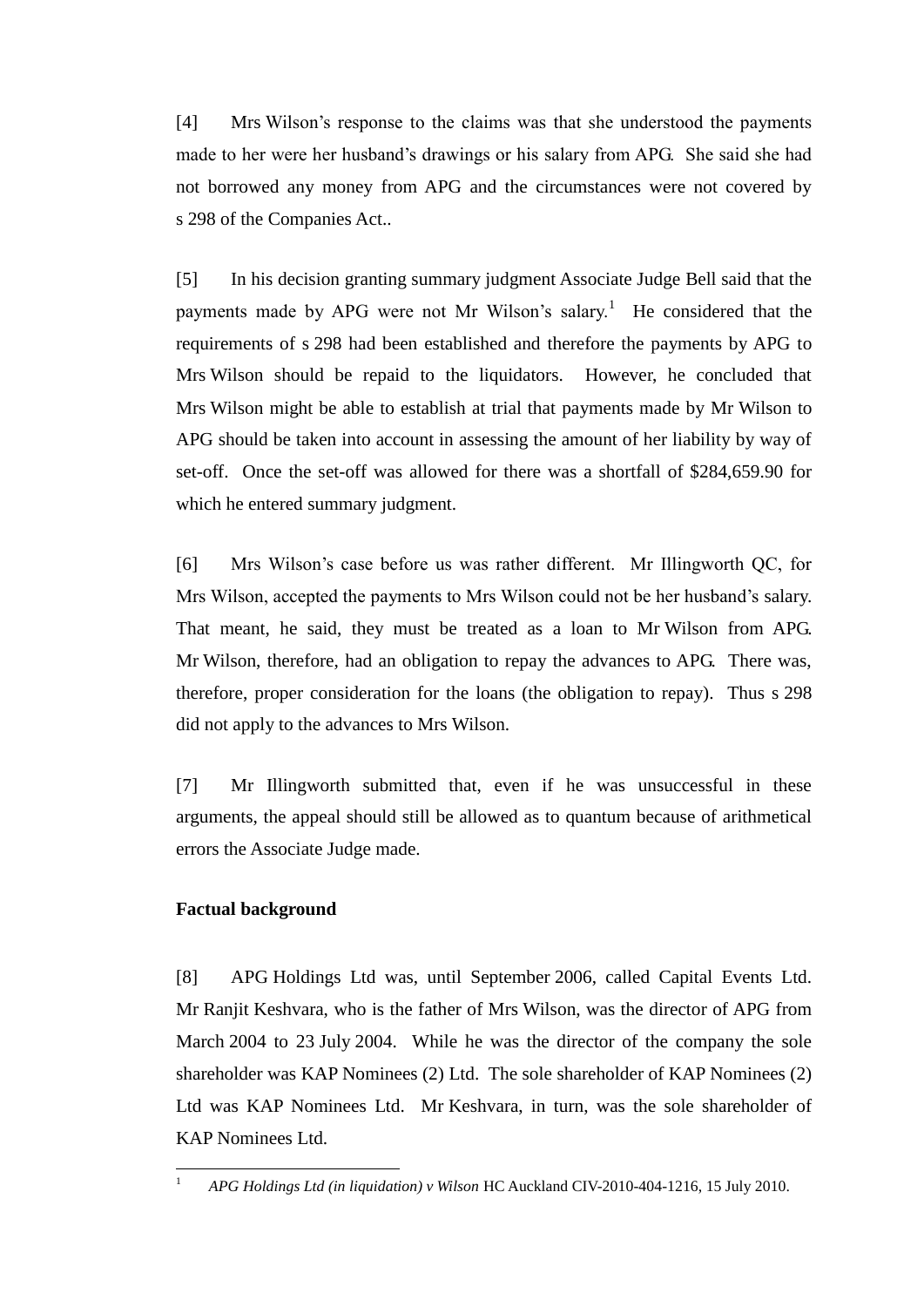[9] On about 23 July 2004, KAP Nominees (2) Ltd transferred its shareholding in APG to Capital Events Holdings Ltd. Mr Wilson asserted that Capital Events Holdings Ltd held its shares on trust for him and Andrew Tauber. He provided no documentary evidence to substantiate that assertion, which seems inherently unlikely to be true. Mr Wilson was a director of APG from 23 July 2004 to 1 October 2006.

[10] As to the payments to Mrs Wilson from APG, three payments, the first of \$400,000 on 17 March 2004, the second of \$35,000.40 on 8 April 2004 and the third of \$40,000 on 27 April 2004 (totalling \$475,000.40) were made prior to Mr Wilson becoming a director of the company.

[11] However, Mr Keshvara in an affidavit filed in support of Mrs Wilson said:

On 16 March 2004 I was requested by Terry Wilson to write out a cheque in the sum of \$400,000 to Rita Wilson. I was the company's authorised signatory. Mr Wilson along with Mr Andrew Tauber controlled the business of the plaintiff ... Mr Wilson advised that the cheque was his share of the funds available in the company's account.

[12] The remaining advances were made during the later part of 2004 through to 2006. The last advance, of \$3,915.51, was on 18 July 2006. The two larger deposits in 2005 were \$125,000 on 12 April 2005 and \$400,000 on 19 April 2005.

[13] APG went into liquidation by shareholder resolution on 9 February 2007. On 9 October 2007 APG, through the liquidators, made demand of Mrs Wilson to pay \$972,000.

[14] Mrs Wilson, through her lawyer, responded on 15 October. She said that she had no knowledge of any alleged advances. She said that her husband was a director and shareholder of APG and that he took shareholders' advances which were paid from time to time to her account.

[15] Subsequently other advances to Mrs Wilson were discovered by the liquidators and the amount alleged owing was calculated at \$1,081,097.53. The liquidators wrote again on 19 February 2008 and asked Mrs Wilson's lawyers:

In order to advance the liquidation would you please have your client confirm: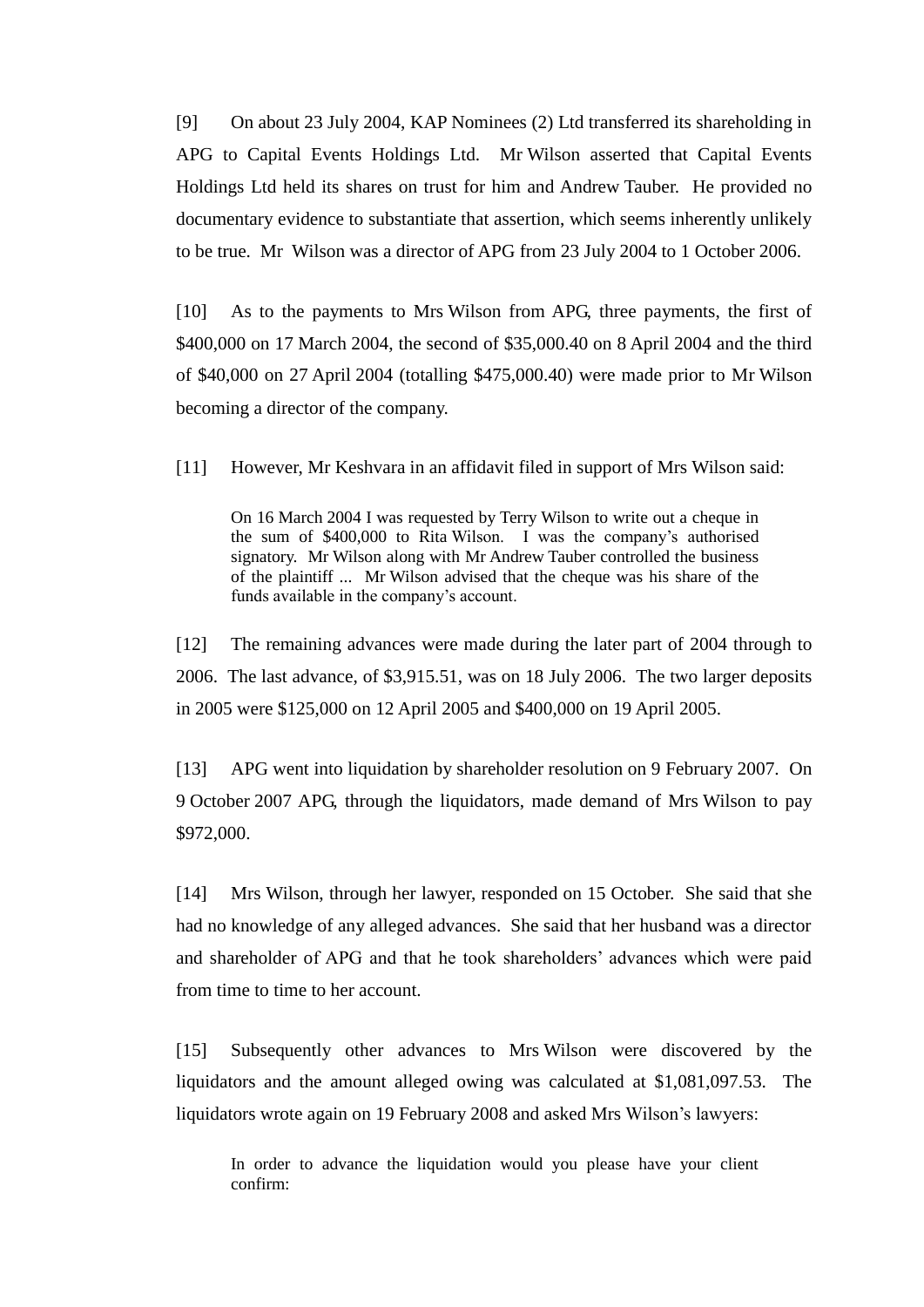- (a) that she did receive the payments listed in the Schedule;
- (b) the basis of the payments (e.g. were they gifts?); and
- (c) what has happened to the funds received?

[16] A reply was requested within 14 days. Mrs Wilson did not respond.

### **Associate Judge's decision**

[17] The Associate Judge did not make any direct findings relating to the claim in contract by APG that the monies advanced by it were loans to Mrs Wilson. It seems to have been put to one side for summary judgment purposes. Notwithstanding that, perhaps through oversight, the Associate Judge ended up giving judgment for "the plaintiffs", without distinguishing between them.

[18] The primary issue before the Associate Judge was whether the liquidators could establish that Mr Wilson's claim that the payments to Mrs Wilson were his salary from APG was not correct. This was relevant to the s 298 issue. If it was arguable that the payments were salary payable to Mr Wilson, then it was arguable that there was consideration for the payments to Mrs Wilson and, therefore, the liquidators could not conclusively establish that s 298 applied to the transactions.

[19] The Associate Judge rejected the claim by Mrs Wilson that the payments to her were Mr Wilson's salary for working at APG. As a result the Associate Judge concluded that s 298(2) applied and the money received by Mrs Wilson was repayable to APG.

[20] After the oral hearing of this appeal it occurred to us that there was an issue on which neither counsel had addressed us. In a minute of 26 October 2011 we described the issue in this way:

[2] The first cause of action is brought by APG Holdings Ltd (In Liquidation), the first respondent. It is a claim against Rita Wilson in debt (contract). Although APG sought summary judgment on that claim, it seems clear from Associate Judge Bell's decision that APG's application for summary judgment did not succeed. The Judge directed all his attention to the liquidators' claim under s 298 of the Companies Act 1993. The Judge's decision with respect to the APG claim was obviously correct: clearly APG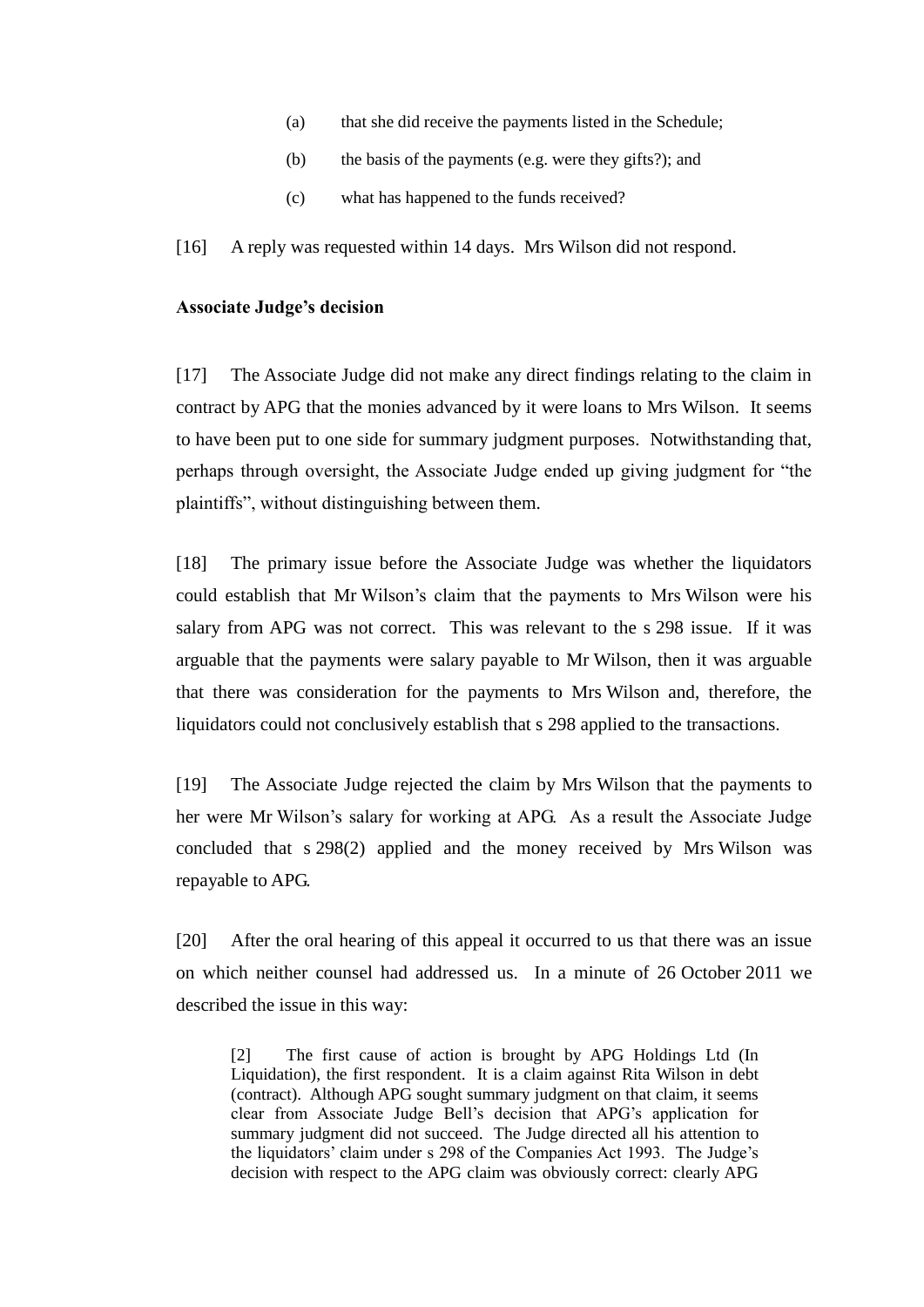could not establish that Mrs Wilson had no defence to the claim in debt in circumstances where both Mrs Wilson and Mr Wilson had sworn affidavits to the effect that Mrs Wilson had never entered into a loan agreement with APG. That would have to be resolved at trial.

[3] All attention therefore passed to the "alternative cause of action" against Mrs Wilson, brought by the liquidators under s 298 of the Companies Act. That cause of action was dependent upon the company having received no consideration for the dispositions. It is therefore the very antithesis of the first cause of action, where the company asserts there was consideration, namely a promise to repay on demand.

[4] The problem is this. How can the liquidators get summary judgment on their claim when the company's claim in debt remains unresolved? The respondents are asserting in one breath that Mrs Wilson did provide consideration, in the next that she did not. It is, of course, quite acceptable for a plaintiff to advance mutually exclusive propositions as alternatives. The difficulty arises when the plaintiff seeks summary judgment on the alternative, at a time when the primary claim remains on the table.

[5] In other words, can we be sure there is no defence to the s 298 claim as it may well be at trial that APG is able to establish its claim in debt? If it does establish its claim in debt, of course, then there can be no recovery under s 298.

[6] The net result of this reasoning may be that the respondents are not entitled to summary judgment on either cause of action at this stage. Which of their two causes of action is correct (if either is) will have to be determined at trial.

[7] Another possibility is that the respondents have effectively elected to pursue only the s 298 cause of action. They may be arguing, in effect: "We say the company received no consideration for the dispositions. Accordingly, we accept the first cause of action should be dismissed and we should get summary judgment only on the second." Is it open to the liquidators to advance such an argument without formally discontinuing the first cause of action? Did the liquidators in effect do that before the High Court? Have they ever indicated to Mrs Wilson that the first cause of action is abandoned?

[21] After receiving submissions, we sent a further minute to counsel. That resulted in APG discontinuing its cause of action. We then invited submissions from counsel as to the effect of that discontinuance on the appeal.

[22] The thrust of the Mr Illingworth's response to our minute of 26 October was that the respondents should not have been given summary judgment in the High Court when they could not say Mrs Wilson had no defence to the causes of action. Here, the respondents' case was that, depending upon the Court's analysis of the facts and the law, Mrs Wilson either had no defence to APG's proceeding or, if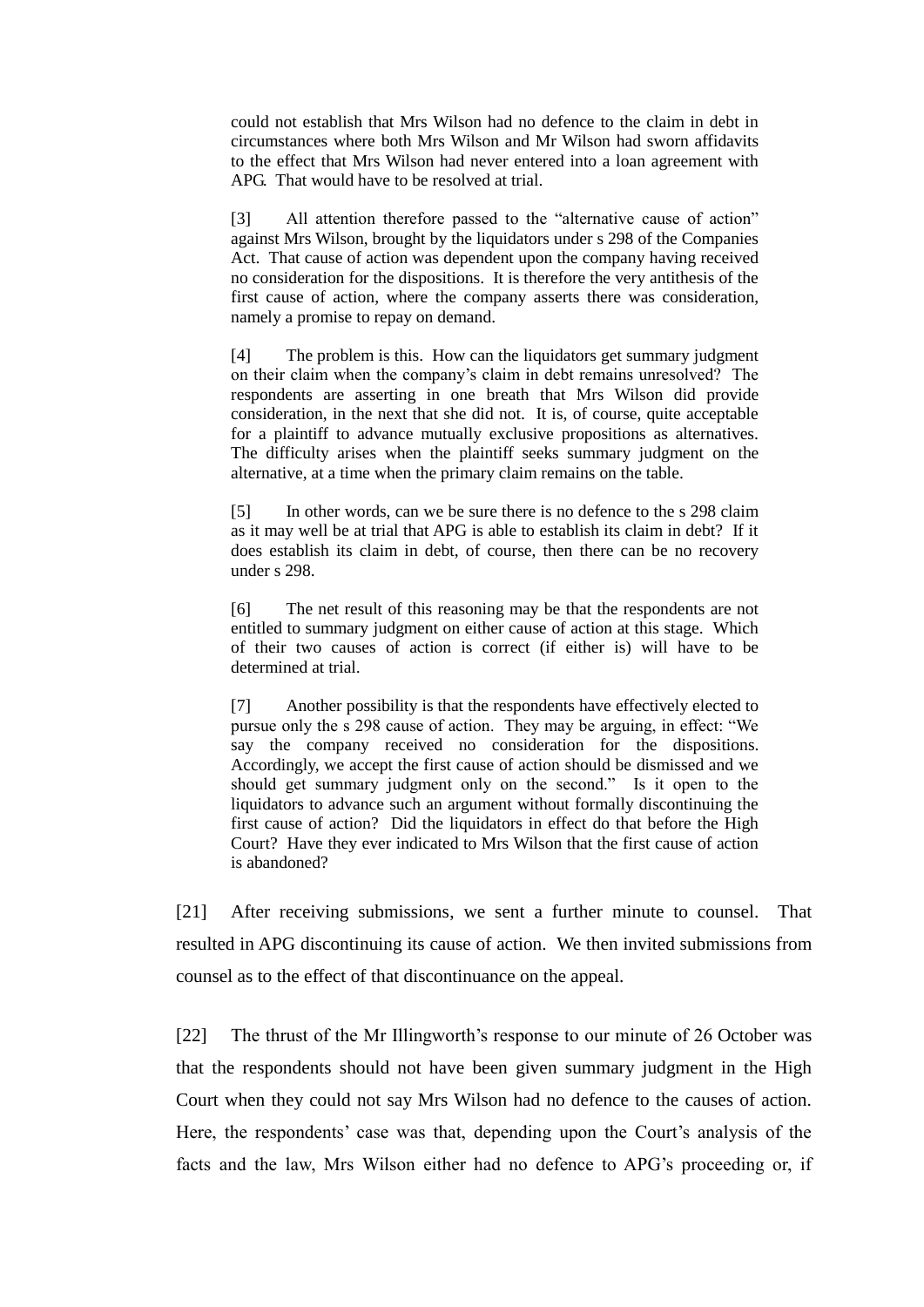rejected, no defence to the liquidators' proceeding. In such a situation Mr Illingworth submitted the respondents could not comply with r 12.4(5) of the High Court Rules and depose to the belief that Mrs Wilson had no defence to the particular cause of action. In response to our most recent enquiry as to the effect of discontinuing the cause of action, Mr Illingworth says that this action does not cure the defect in the summary judgment proceedings.

[23] We accept Mr Illingworth's point that at the summary judgment hearing, given the alternative causes of action, it may not have been possible for the respondents to assert that they believed Mrs Wilson had no defence to either claim given the circumstances we have described in our memorandum of 26 October. However, the position has now changed. Now there is only one cause of action, the s 298 claim, the other cause of action having been discontinued.

[24] It is possible on appeal for a party to change course in the presentation of its case to a limited extent in the absence of any prejudice to the other party. For example, this Court, on an appeal from a summary judgment order, has previously allowed a defendant to raise a defence for the first time on appeal where no further evidence was required. $^{2}$ 

[25] Mrs Wilson has not claimed she has suffered or will suffer any prejudice if we approach this appeal on the basis that the proceeding now involves only the s 298 cause of action. The difficulty which could have arisen before the Associate Judge does not now, therefore, arise on appeal. Therefore, in the absence of any identified prejudice we proceed with this appeal on the basis that APG's cause of action is discontinued and that the appeal relates solely to the summary judgment in favour of the liquidators.

### **Companies Act 1993, s 298(2)**

[26] Section 298(2) provides as follows:

## **298 Transactions for inadequate or excessive consideration with directors and certain other persons**

 $\overline{c}$ <sup>2</sup> *Body Corporate No 95035 v Auckland Regional Council* (1993) 6 PRNZ 559 (CA).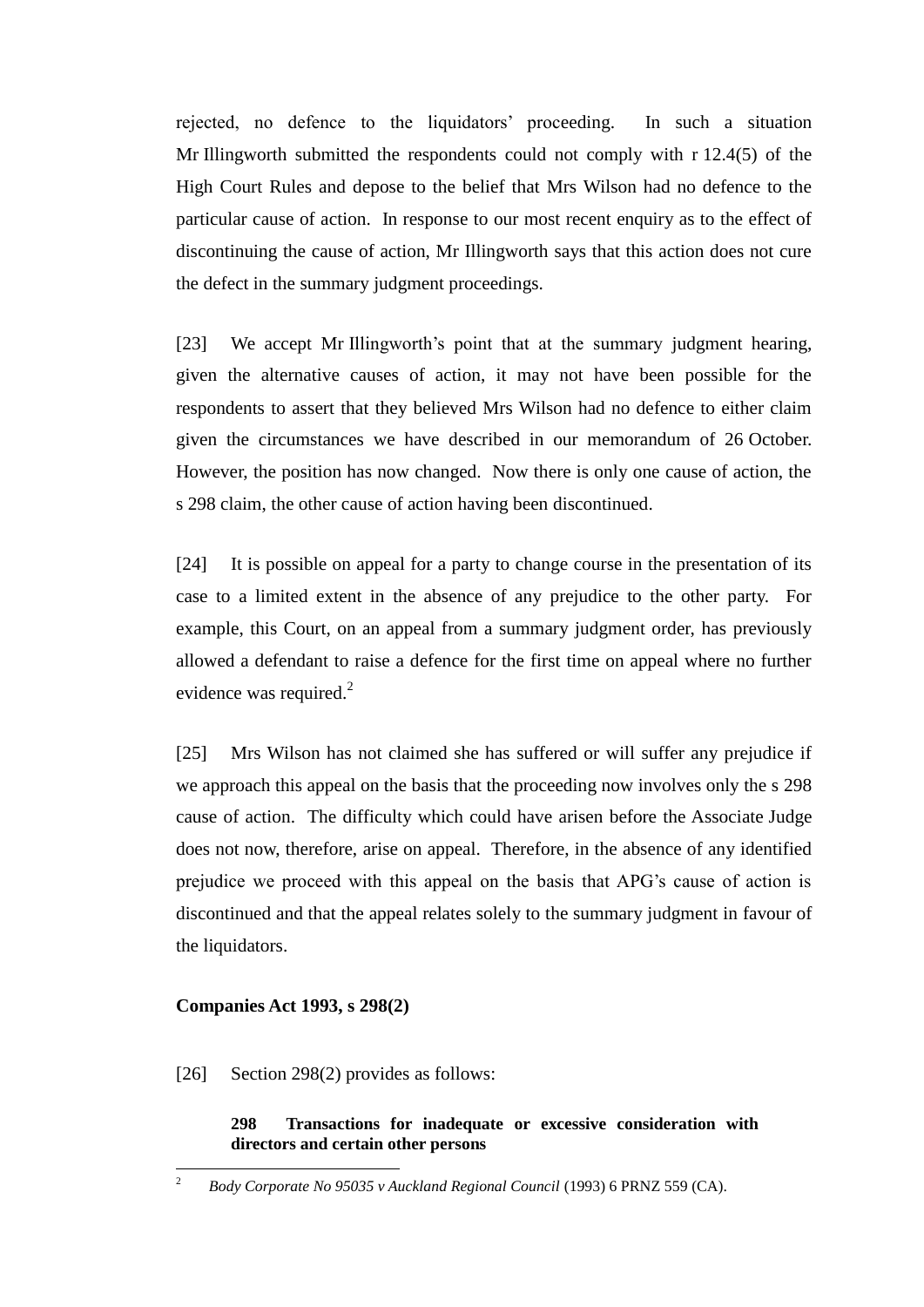- (2) Where, within the specified period, a company has disposed of a business or property, or provided services, or issued shares, to—
	- (a) A person who was, at the time of the disposition, provision, or issue, a director of the company, or a nominee or relative of or a trustee for, or a trustee for a relative of, a director of the company; or
	- (b) A person, or a relative of a person, who, at the time of the disposition, provision, or issue, had control of the company; or
	- (c) Another company that was, at the time of the disposition, provision, or issue, controlled by a director of the company, or a nominee or relative of or a trustee for, or a trustee for a relative of, a director of the company; or
	- (d) Another company that, at the time of the disposition, provision, or issue, was a related company,—

the liquidator may recover from the person, relative, company, or related company, as the case may be, any amount by which the value of the business, property, or services, or the value of the shares, at the time of the disposition, provision, or issue exceeded the value of any consideration received by the company.

[27] The Associate Judge identified three facts which the liquidator must establish before s  $298(2)$  applied.<sup>3</sup> Firstly, that the company had made a disposition of property within the specified period. All the payments to Mrs Wilson's account were made within the specified period. This was not disputed. Secondly, the disposition was to a person within subs  $(2)(a)$  to subs  $2(d)$ . It was not disputed that Mrs Wilson was a relative of Mr Wilson who was either a director of the company or had control of the company. Thirdly, the value of the disposition exceeded the value of any consideration received by the company. This was in issue.

[28] The liquidators could recover from Mrs Wilson only the amount by which the money paid to her "exceeded the value of any consideration received by the company".<sup>4</sup>

[29] Mr Illingworth conceded that it could not be claimed that the payments were Mr Wilson's salary. He submitted, however, that in the circumstances, the advances

...

 $\overline{\mathbf{3}}$  $\frac{3}{4}$  At [12].

Companies Act 1993, s 298(2).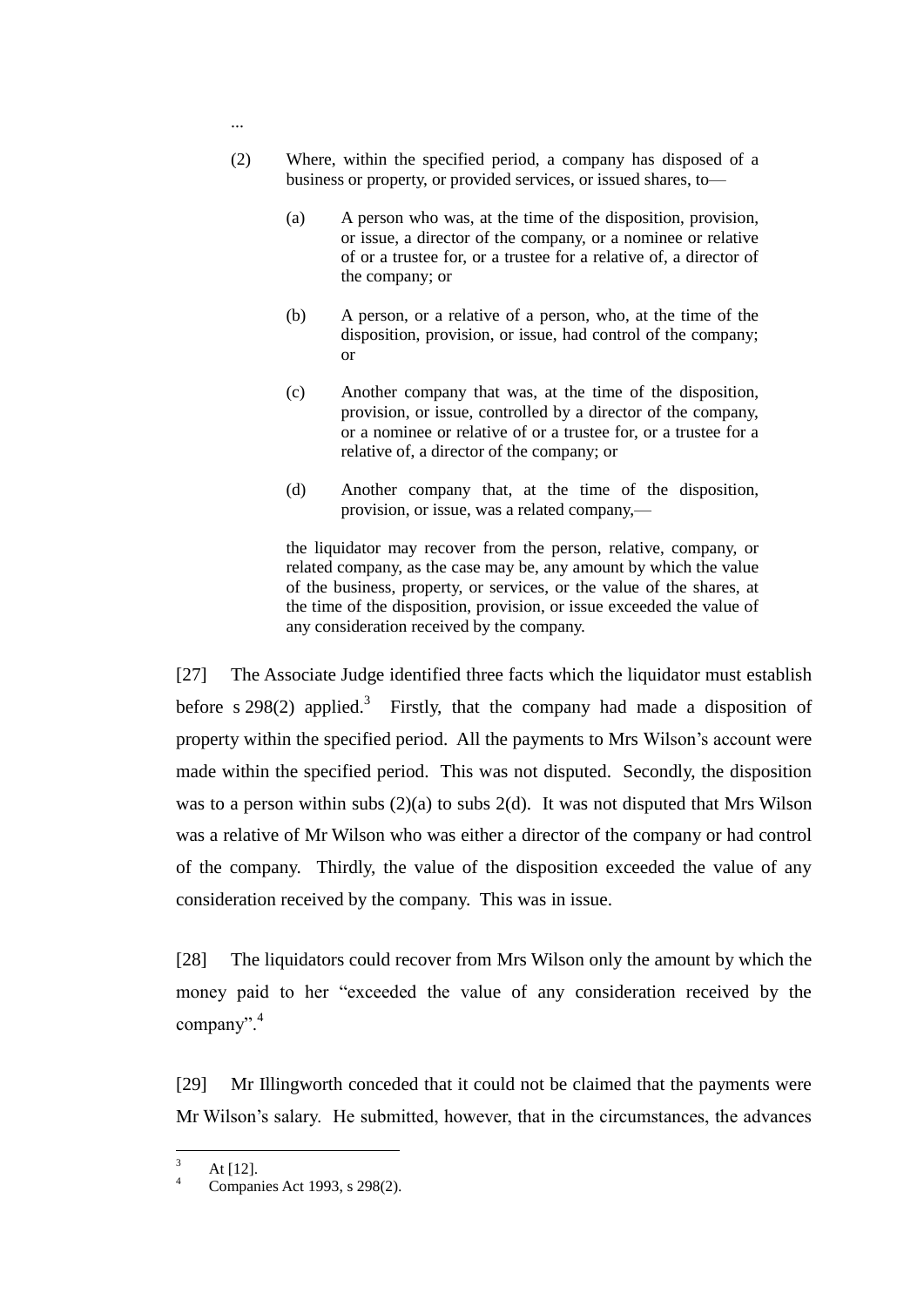had to be treated as loans by APG to Mr Wilson and repayable by him on demand. Mr Illingworth argued that the promise to repay the loans on each advance and the work done by Mr Wilson for APG was valuable consideration in terms of s 298(2). This consideration he maintained was equal to the value of the advance for the purpose of s 298(2). Mr Illingworth accepted, however, that there was no evidence that Mr Wilson had in fact performed any services for APG.

[30] Mr Illingworth said there was nothing to suggest at the time of each payment to Mrs Wilson that Mr Wilson was impecunious and nothing to suggest that he could not meet the repayments. And so the value of the consideration equalled the value of the advance. Indeed, the fact that Mr Wilson is said to have paid more than \$700,000 to APG during this time illustrated his capacity to pay.

[31] Both counsel accepted that the consideration in s 298 need not be received directly from Mrs Wilson and could in fact be from anyone. We express no view as to the correctness of this proposition but proceed as agreed between the parties.

[32] Thus, Mrs Wilson's case on appeal is that, if the payments are not salary, they must be advances to Mr Wilson which he must repay. The evidence did not establish that Mr Wilson could not repay these advances and so the Court could not be satisfied there was no consideration and could not, therefore, enter summary judgment against Mrs Wilson.

### *Discussion*

[33] Essential to Mrs Wilson's defence as now presented by Mr Illingworth, is that the payments were loans to Mr Wilson for which he gave consideration, being his promise to repay the loans. We are satisfied the liquidators have established that Mr Wilson did not accept an obligation to repay these loans or that the payments can be categorised as loans to him. Mr Wilson did not accept in his affidavit that he was indebted to APG. He has maintained throughout that the payments from APG were salary, paid as drawings in anticipation of the appropriate compliance with s 161 of the Companies Act. He said the money paid to his wife was variously his "drawings" from the company", that he "nominated Rita Wilson's account for the payment of our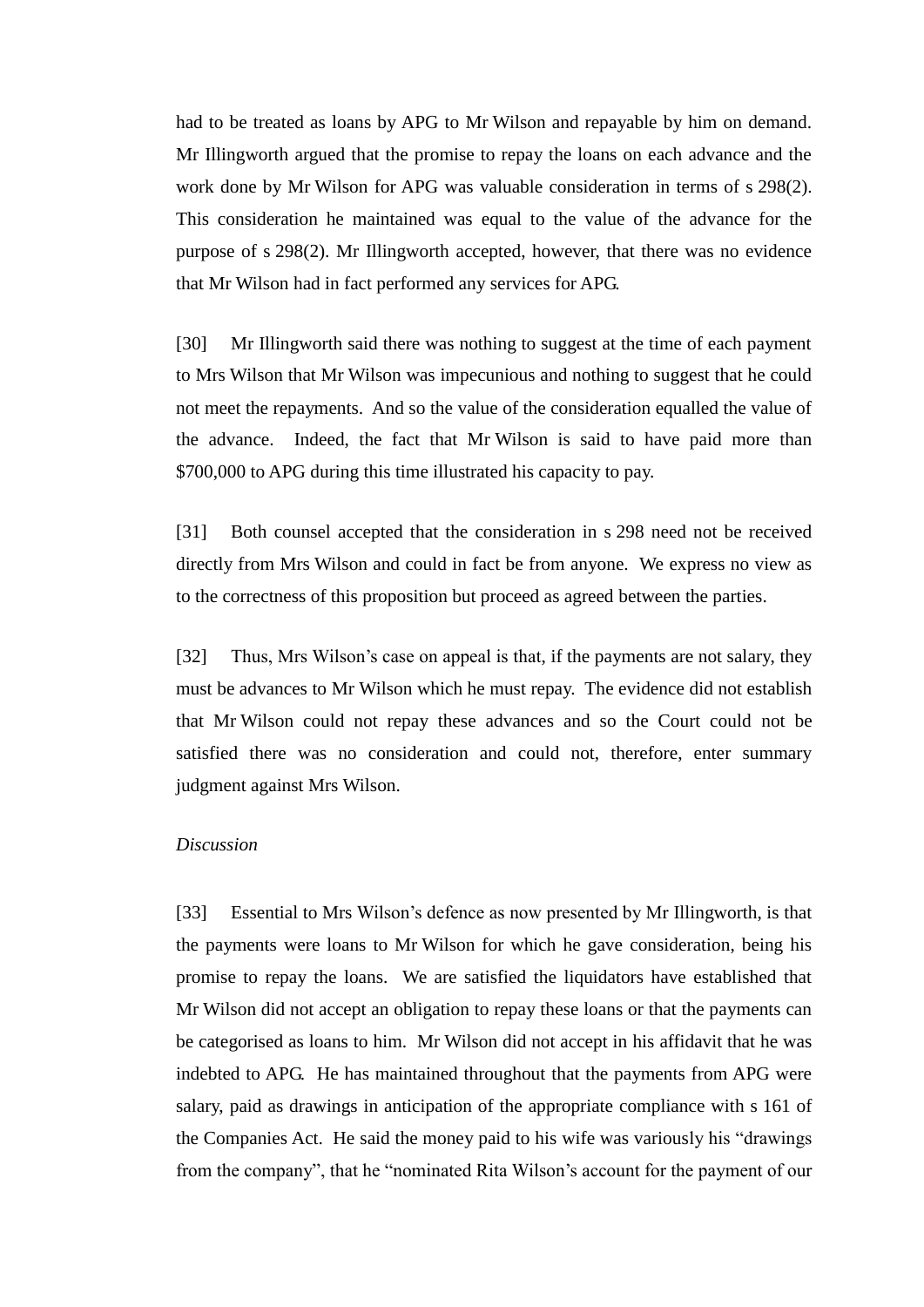(he and Mr Tauber's) salaries" and "they were shareholder salaries". Mrs Wilson in her affidavit said, as she understood it, that the payments "were my husband's drawings from the company". She did not say, however, that her husband had ever accepted an obligation to repay these amounts.

[34] Mr Illingworth's submission was that once it became clear in law that the payments to Mrs Wilson were not salary for Mr Wilson, all that was left was the proposition that the payments were loans to Mr Wilson which included an obligation to repay.

[35] We are satisfied on the evidence that there was no consideration. The evidence of Mr and Mrs Wilson illustrates neither considered the payments included an obligation to repay. There is no evidence that any of these payments were authorised by the company. There is no evidence they were directors' fees, shareholder advances, loans or gifts. If the payments were not salary (which they were not) and if there is no evidence they were otherwise authorised, then they were misappropriations of company property. While such a misappropriation gives rise to an obligation to repay the money, such obligation arises not in contract but rather as the remedy for wrongful conversion. This could not be consideration for the purpose of s 298(2).

[36] In summary, therefore, the payments made to Mrs Wilson were not payments authorised by APG to be paid to Mr Wilson. Mr Wilson has never accepted he had an obligation to repay the money. There was, therefore, no consideration for the payments by APG to Mrs Wilson. The liquidators, therefore, established Mrs Wilson had no defence to their s 298 claim. The liquidators are entitled to recover from Mrs Wilson the money paid to her by APG.

#### **Set-off**

[37] The Associate Judge concluded that Mrs Wilson had an arguable case that payments made by Mr Wilson to APG could be set off against the liquidator's claim. We express no opinion as to the correctness of the Associate Judge's view. This was not the subject of challenge before us. However, Mrs Wilson and the respondents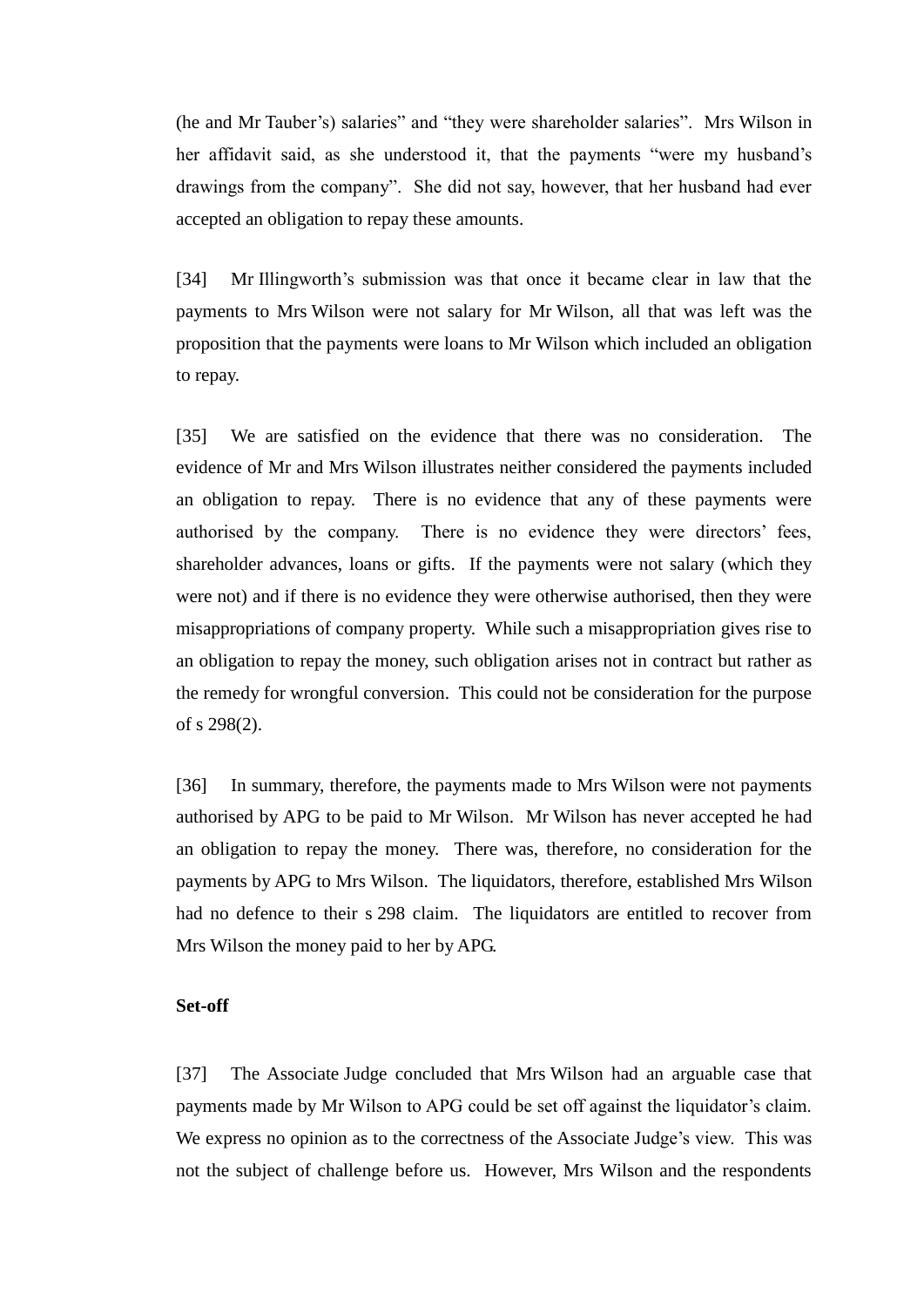agree that the Associate Judge's mathematical calculation of the amount to be set off and, therefore, the amount for which judgment could be entered, was in error by \$35,000.

[38] By agreement between the parties, therefore, the amount for which judgment should have been entered is reduced to \$249,660 (by increasing the total paid by Mr Wilson to APG to \$831,437). The appeal with respect to quantum of the set-off will, therefore, need to be allowed to that extent.

[39] The second ground of challenge to the quantum of the judgment relates to the Associate Judge's treatment of a payment of \$332,937. On 26 August 2004 a payment of \$332,937 is recorded in APG's general ledger as being received by APG. The general ledger records that it was an ANZ cheque. Under "Name" it says "Terry Wilson" and under "Memo", "Terry and Andrew". Andrew Tauber, as we have said, is said to have been Mr Wilson's business partner. The Associate Judge attributed half of this payment to Mr Wilson, but did not analyse why it should be divided equally between Mr Wilson and Mr Tauber.

[40] Mr Illingworth says there was insufficient evidence in the circumstances for the Associate Judge to have concluded this payment was equally for the credit of Mr Wilson and Mr Tauber. In these circumstances APG could not establish for summary judgment purposes that Mr Wilson was not entitled to have the full amount of the deposit with APG credited to his account. In those circumstances, the set-off amount would be credited with the full \$332,937 and not just half.

[41] We are satisfied the lack of reasoning by the Judge relating to this issue was because Mrs Wilson accepted in the High Court that Mr Wilson should be credited with only one half of the \$332,937 deposit. Her then counsel said in his submissions:

This document shows that Rita Wilson was credited with receiving \$972,000.00 and Terry Wilson was credited with depositing \$853,437.63. Terry Wilson is also credited along with Andrew Tauber for depositing the sum of \$332,937.00. If half this deposit or \$166,468.50 is added on to the \$853,437.63 it can be seen that Mr Wilson had deposited \$1,019,906.13. The net effect is that Mr Wilson introduced back into the company during the relevant period more money than he withdrew as drawings. The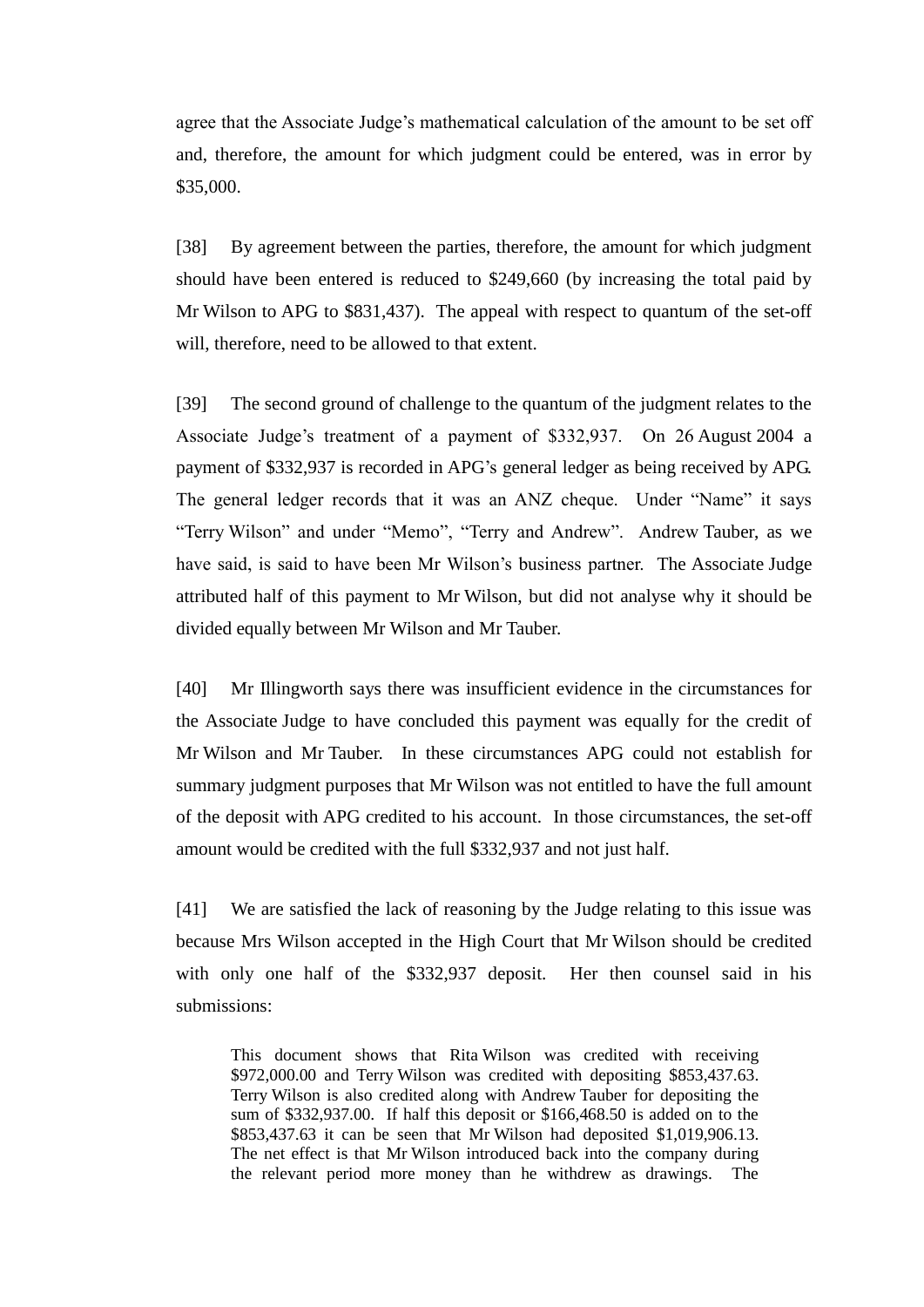liquidators have been requested to provide details of the amounts credited to the accounts but have not provided the requested details.

[42] Given that concession it is inappropriate to allow Mrs Wilson to raise this issue on appeal.

#### **Conclusion**

[43] We have rejected Mrs Wilson's appeal against the entry of judgment by virtue of the liquidators' claim under s 298(2) of the Companies Act. However, by agreement between the parties the quantum of the judgment is reduced to \$249,660. We leave the appropriate interest rate to be applied to this sum for the trial Judge.

[44] We reject Mrs Wilson's second ground of challenge to the quantum of the judgment of the Associate Judge that further money should be brought into account by way of set-off for the reasons given.

[45] Because judgment was entered in favour of APG seemingly in error, the judgment in its favour is set aside.

### **Costs**

[46] Mrs Wilson's solicitor did not properly prepare the case on appeal. The case on appeal did not comply with rr 40B–40D of the Court of Appeal (Civil) Rules 2005. There was no cross referencing between evidence and exhibits. The exhibits were not in chronological order or in any order that was logical. There was no index to the exhibits volume. We wasted a lot of time trying to find the relevant evidence in the exhibits. The respondents' counsel must also have found it time consuming when preparing their submissions. We advised Mr Illingworth at the hearing that we considered these deficiencies should lead to a costs adjustment in terms of r 53E or r 53F depending on the outcome. He properly accepted such adjustment would be appropriate. (We hasten to add that Mr Illingworth himself was in no way responsible for the deficiencies in the case. He was instructed only recently.)